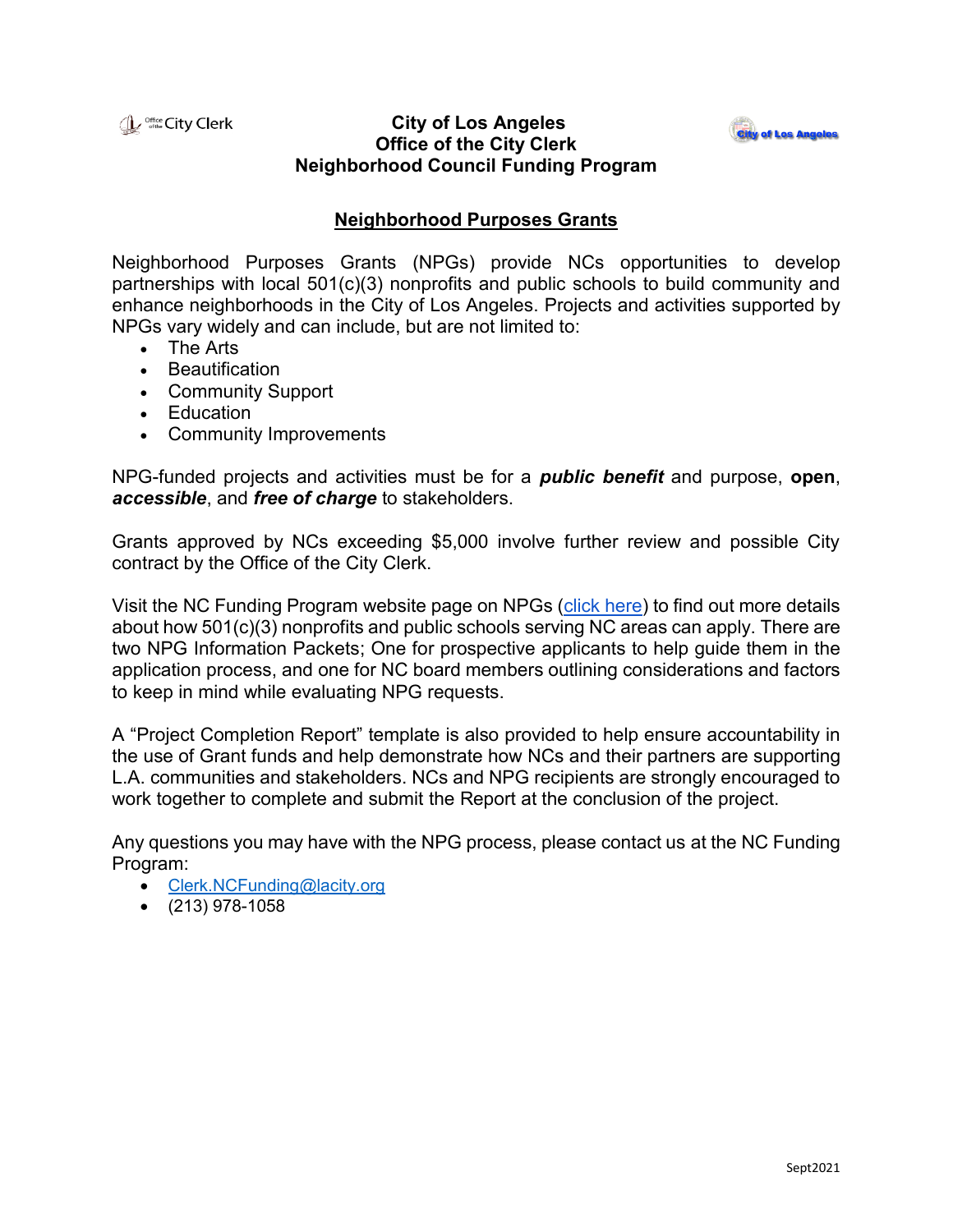# **Neighborhood Council Funding Program** APPLICATION for Neighborhood Purposes Grant (NPG)



This form is to be completed by the applicant seeking the Neighborhood Purposes Grant and submitted to the Neighborhood Council from whom the grant is being sought. All applications for grants must be reviewed and approved in a public meeting. Upon approval of the application the Neighborhood Council (NC) shall submit the application along with all required documentation to the Office of the City Clerk, NC Funding Program.

|                | Name of NC from which you are seeking this grant:                                                                                                                                                                  | Venice                |                                                                                                                                                           |                                                    |  |  |
|----------------|--------------------------------------------------------------------------------------------------------------------------------------------------------------------------------------------------------------------|-----------------------|-----------------------------------------------------------------------------------------------------------------------------------------------------------|----------------------------------------------------|--|--|
|                |                                                                                                                                                                                                                    |                       |                                                                                                                                                           |                                                    |  |  |
|                | <b>SECTION I- APPLICANT INFORMATION</b><br><b>Open Collective Foundation</b>                                                                                                                                       | 81-4004928            | CA                                                                                                                                                        | 2017                                               |  |  |
| 1a)            | <b>Organization Name</b>                                                                                                                                                                                           | Federal I.D. # (EIN#) | <b>State of Incorporation</b>                                                                                                                             | Date of 501(c)(3)                                  |  |  |
| 1 <sub>b</sub> | 340 S. Lemon Avenue #3717                                                                                                                                                                                          | Walnut                | CA                                                                                                                                                        | Status (if applicable)<br>91789<br><b>Zip Code</b> |  |  |
|                | <b>Organization Mailing Address</b>                                                                                                                                                                                | City                  | <b>State</b>                                                                                                                                              |                                                    |  |  |
| 1c)            |                                                                                                                                                                                                                    |                       |                                                                                                                                                           |                                                    |  |  |
|                | <b>Business Address (If different)</b>                                                                                                                                                                             | City                  | <b>State</b>                                                                                                                                              | <b>Zip Code</b>                                    |  |  |
|                | 1d) PRIMARY CONTACT INFORMATION:                                                                                                                                                                                   |                       |                                                                                                                                                           |                                                    |  |  |
|                | Lisa Redmond                                                                                                                                                                                                       | 310-622-0950          |                                                                                                                                                           | lisaredmond@gmail.com                              |  |  |
|                | <b>Name</b>                                                                                                                                                                                                        | <b>Phone</b>          | <b>Email</b>                                                                                                                                              |                                                    |  |  |
| 2)             | Type of Organization- Please select one:<br>$\Box$ Public School (not to include private schools)<br>Attach Signed letter on School Letterhead<br>LA Neighbors for Neighbors (LAN4N), PO Box 514, Venice, CA 90294 | or                    | $\blacktriangleright$ 501(c)(3) Non-Profit (other than religious institutions)<br><b>Attach IRS Determination Letter</b><br>www.laneighbors4neighbors.org |                                                    |  |  |
| 3)             | Name / Address of Affiliated Organization (if applicable)                                                                                                                                                          |                       | City<br><b>State</b>                                                                                                                                      | <b>Zip Code</b>                                    |  |  |

#### **SECTION II - PROJECT DESCRIPTION**

#### **4) Please describe the purpose and intent of the grant.**

The purpose of this grant is to fund permanent supplies for LAN4N's rapidly growing monthly Resource Center, and allow the ability to expand further services. Unhoused individuals from Venice are transported to the Resource Center at St. Bede's in Mar Vista to access services/resources such as showers and laundry, haircuts, the UCLA mobile medical clinic with nurses/doctors, DMV IDs, vaccines, hygiene supplies, St. Joseph/LAHSA caseworkers, Cal Fresh, phones, legal services, and much more. LAN4N started its monthly Resource Center in August 2021 with 40 attendees, and has grown to 100 attendees. The grant will be used to purchase additional necessary resources such as trash cans, canopies, tables, ice chests, storage containers, laptops, and a portable speaker/ microphone system to facilitate the growing needs and expansion of services.

### **5) How will this grant be used to primarily support or serve a public purpose and benefit the public at-large. (Grants cannot be used as rewards or prizes for individuals)**

This grant will benefit and support the public at large by providing unhoused stakeholders the many services and documents needed to attain housing while also providing immediate needs and services, tangible assistance, and connections to further resources. Primarily, the volunteer led Resource Center is filling the gap that many service providers, the city, and the county are not fulfilling. The grant will also aid the environment by expanding our trash disposals to separate recyclables from regular trash. The purchase of laptops will allow volunteers to connect unhoused guests to further services and enrolI in additional programs, as well as connect with family as needed. In addition to the 100 and growing unhoused attendees (mostly from Venice), approximately 25 community groups and service providers, and 60 volunteers, come together on the third Saturday of every month to make the Resource Center happen. A key component of the event is transportation that is provided to the event with a small army of volunteer drivers that pick up people from encampments, and then take them back. NOTE: While LAN4N is a locally based volunteer group, Open Collective is its 501(c)(3) fiscal sponsor.